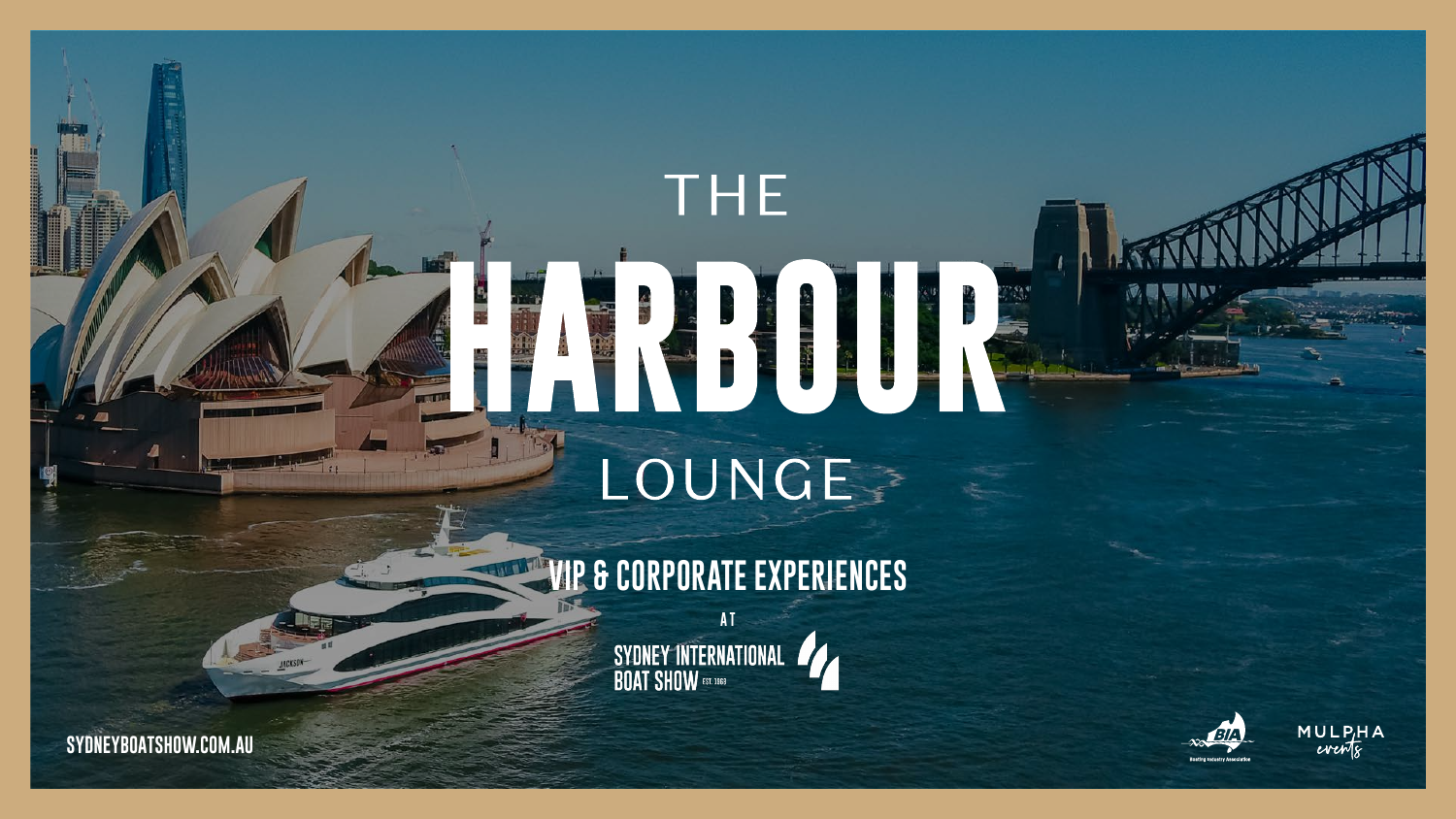With 53 years of rich history, the Sydney International Boat Show has an iconic reputation as one of the biggest marine lifestyle events in the Pacific.

Held over five days, it's a spectacular showcase of hundreds of boats and marine products, international and national launches, groundbreaking marine technology and show-stopping entertainment.

The event is perfectly positioned in Darling Harbour, the glittering gem of Sydney, where the city's bar and dining scene comes to life against the backdrop of one of the world's most beautiful man-made attractions.



### **THE SYDNEY INTERNATIONAL BOAT SHOW IS BACK**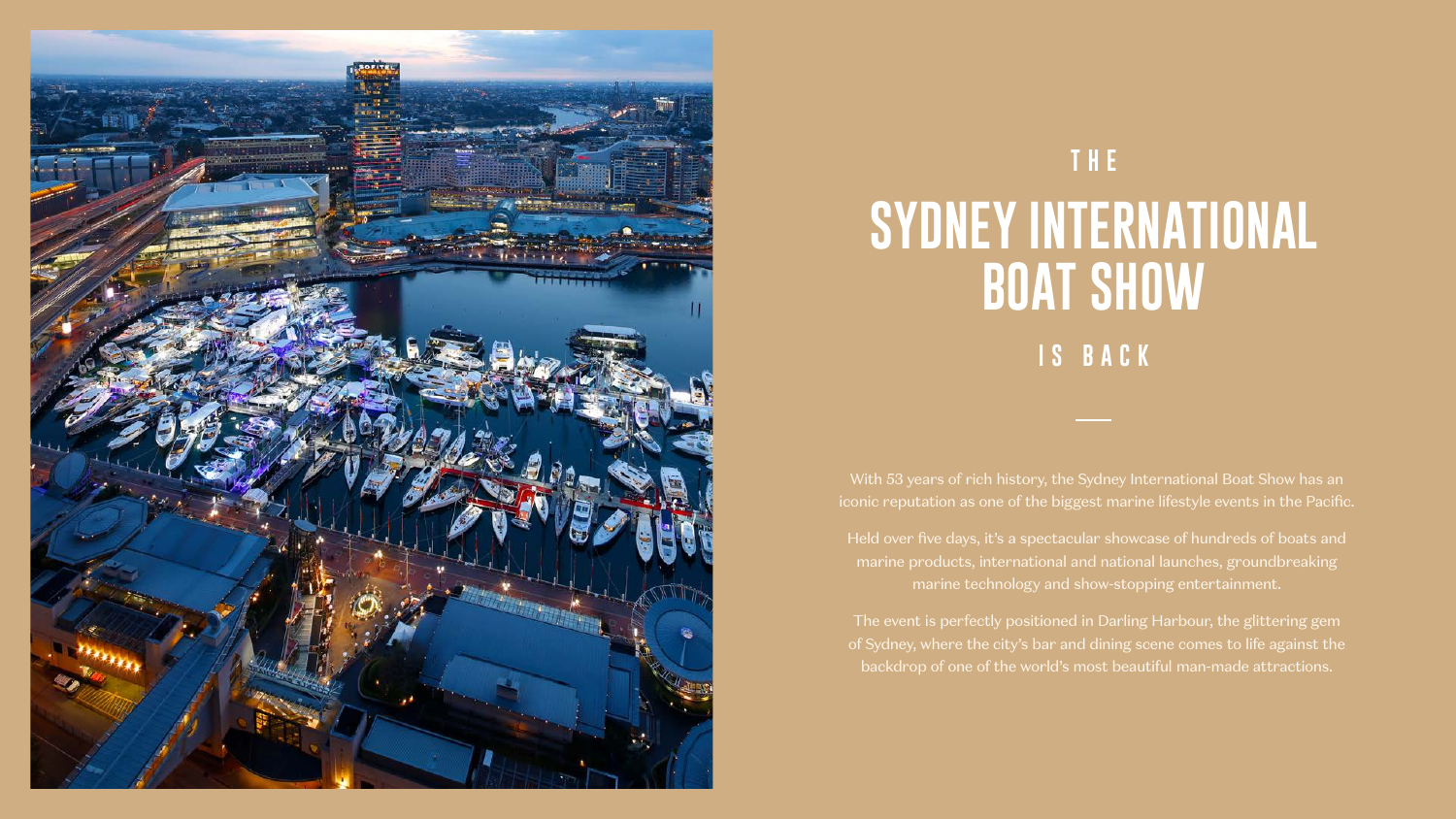### **THE** HARBOUR LOUNGE

The Harbour Lounge is the newest luxury precinct to hit the water.

In 2022, the Sydney International Boat Show will introduce a VIP experience like never before. Located on The Jackson, a stunning 60-metre superyacht, The Harbour Lounge will offer a taste of true indulgence in the heart of Darling Harbour.

We invite you to join us at The Harbour Lounge and enjoy the Sydney International Boat Show in style.



Visitors will have access to all-day 5-star catering, premium beverages, live entertainment and a range of exclusive boutique tasting experiences, all while overlooking the superyachts on display in Cockle Bay.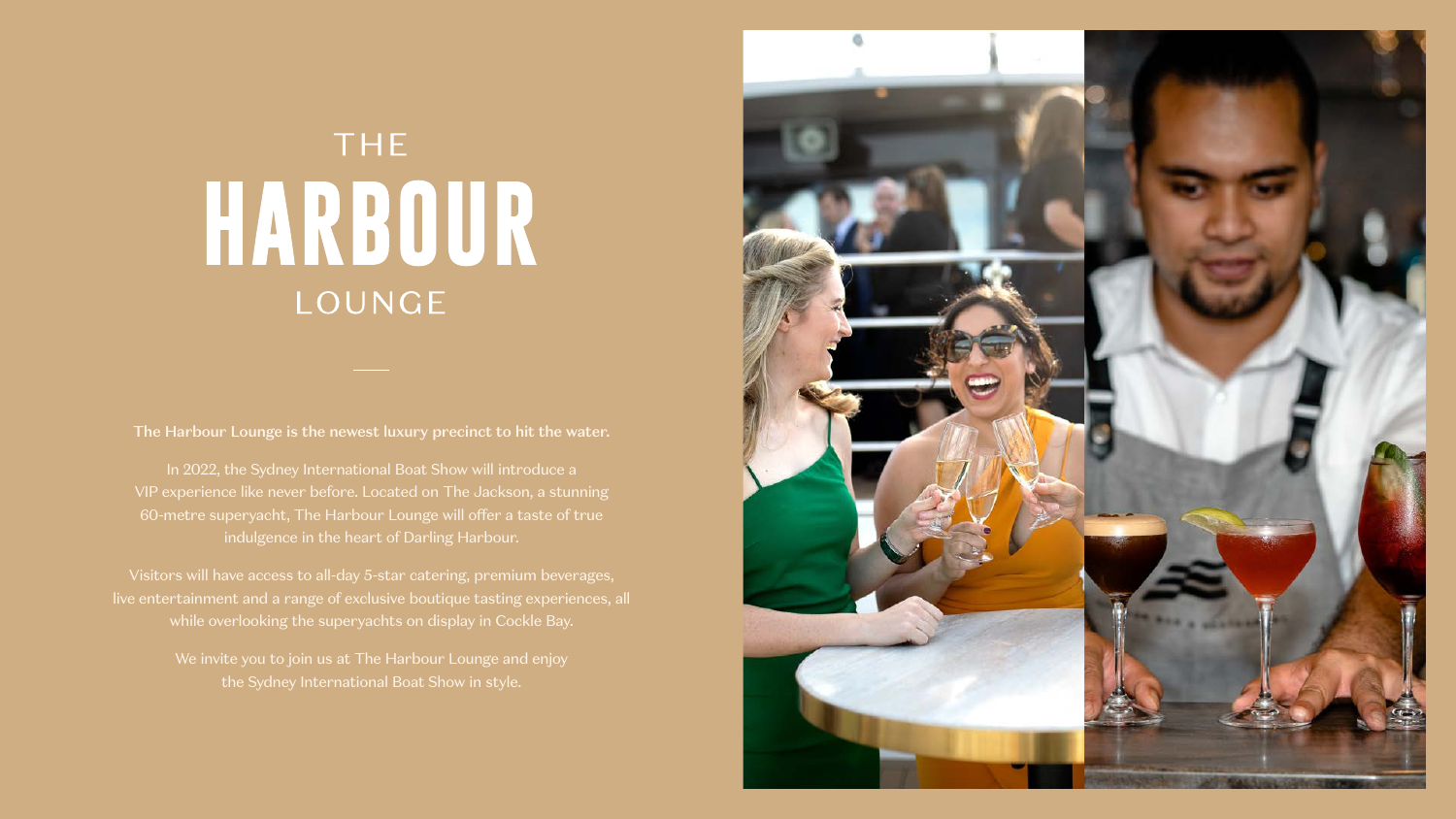Including exclusive entry to The Harbour Lounge, the VIP Pass is your first-class one-day ticket to the best of the Sydney International Boat Show.

#### **INCLUSIONS**

#### **PRICED FROM \$399 PER PERSON**

- Exclusive access to The Harbour Lounge from 11am to 6pm
	- Enjoy the luxury of tri-level superyacht, The Jackson
		- Premium beverages
	- 5-star catering including an all-day grazing menu
	- Bespoke tasting experiences from beverage partners
		- VIP Pass and lanyard for exclusive experiences
	- Access all areas of the Sydney International Boat Show
		- Live entertainment



### **YOUR EXCLUSIVE VIP PASS**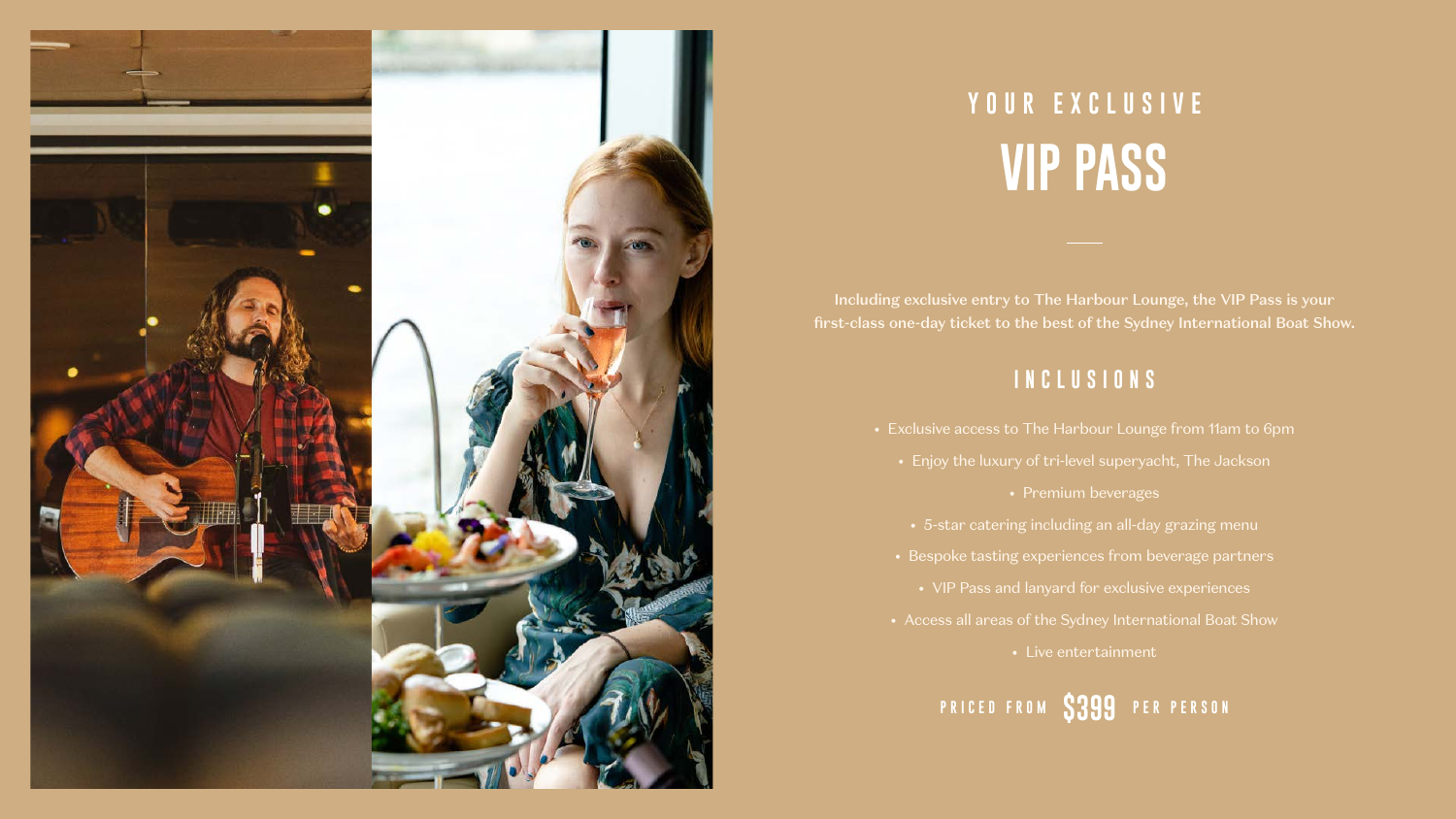During the Sydney International Boat Show, there will be no better place to experience the celebration of the year than at the Harbour Lounge. Hosted aboard one of the city's most magnificent vessels, The Jackson, you and your guests will be treated to a true statement in style, luxury, and hospitality.

Offering complete exclusivity for parties, events, and corporate gatherings during the show and after hours, the range of customisable spaces available stretch across three levels – all presenting elegant canvasses for every kind of occasion.

From intimate affairs to large-scale soirees, the greatest seat in the harbour for the greatest show on it is now yours to secure. We invite you to get in touch with our VIP & Corporate Experiences team about tailored packages and how to best utilise each space within the Harbour Lounge.

Katherine Garner

VIP & Corporate Experiences at Mulpha Events E: Katherine.garner@mulpha.com.au • P: +61 7 5577 6545



### **FOR AN OCCASION THAT IS SIMPLY OCEANS APART**

#### **PRIVATE FUNCTIONS & EVENTS**